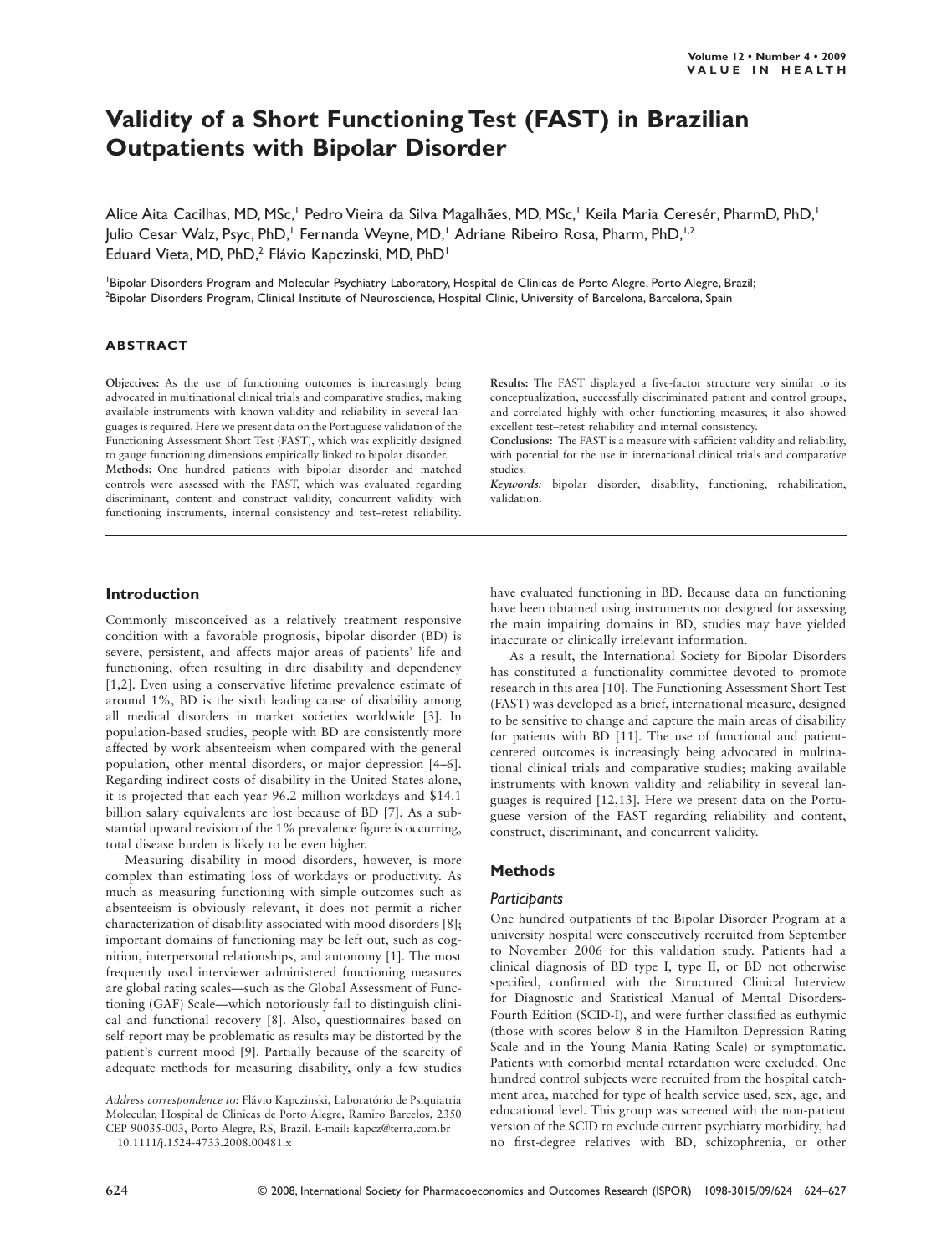psychotic disorders. Participants gave written informed consent before entering the study, which was approved by the local ethics committee.

#### *Instruments*

The FAST is a 24-item interview constructed to assess areas impaired in BD. Autonomy refers to the capacity of the patient of doing things alone and taking his/her own decisions; occupational functioning refers to the capacity to maintain a paid job, efficiency of performing tasks at work, working in the field in which the patient was educated and earning according to the level of the employment position; cognitive functioning is related to the ability to concentrate, perform simple mental calculations, solve problems, learn new information, and remember learned information; financial issues involve the capacity of managing the finances and spending in a balanced way; interpersonal relationships refer to relations with friends, family, involvement in social activities, sexual relations, and the ability to defend ideas and opinions; leisure time refers to the capacity of performing physical activities (sport, exercise) and the enjoyment of hobbies [11]. Scores are determined by the sum of items, which range from 0 (indicating no problems) to 3 (indicating a severe limitation) in the 15 days before assessment.

The FAST was developed by the Bipolar Disorder Program in Barcelona to assess functional impairment focusing on the main problems experienced by the mentally ill. After preliminary analysis, the scale was discussed in a meeting with experts from Spain, Brazil, and England, and several changes were made and some items were rejected. This version of the FAST was translated into Portuguese from the original Spanish version. After translation/back-translation, items with optimal word equivalence were analyzed and discussed by three independent investigators who agreed upon the final version. The understanding of each item was assessed in a pilot sample of 10 healthy controls and 10 patients with BD and was found to be correctly understood by interviewers and patients, thus providing content validity to the scale. A semistructured manual was developed for uniform understanding of item scoring.

**Table 1** Item loadings and reliability of FAST factors

Interviewers blinded to FAST scores administered the Sheehan Disability Scale [14] and the GAF to assess overall functioning of participants. Test–retest reliability was checked 1 week after the original interview in 17 patients and 25 controls.

#### *Statistical Analyses*

Construct validity was assessed through factor analysis; we used maximum likelihood with promax rotation to extract FAST factors. The number of factors were selected both by using a scree plot and the most parsimonious theoretical solution to the data; items with loadings greater than 0.3 were retained. As homogenous samples tend to have less variance concerning common factors, and thus result in falsely low factor loadings, we included controls to add heterogeneity to the analysis [15].

To evaluate internal consistency, Cronbach's alpha was employed. We used Wilcoxon's signed-rank test to compare patient and control group scores, and Mann–Whitney's *U* for comparisons within BD subgroups. Concurrent validity was studied in comparison with the GAF and the Sheehan Disability Scale using Spearman's rho. Test–retest reliability was assessed with intraclass correlation. All tests are two-tailed.

#### **Results**

Interviewers had no problems in completing the FAST and there were no missing items, indicating high feasibility. Bartlett's test for sphericity was highly significant (*P* < 0.001), indicating factorability of the FAST. After rotation, a five-factor solution provided the best theoretical and most parsimonious account for the data and was responsible for 72.11% of the total variance; items essentially loaded in factors as theoretically intended; Cronbach's alpha was 0.95 for the whole scale and 0.82 or higher for the subscales (Table 1). Test–retest agreement for total FAST scores was excellent (*r* = 0.90; *P* < 0.001).

Patient and control groups were well matched regarding age, sex, and level of education. Table 2 shows sociodemographic and clinical variables of the sample. FAST median total scores were

| Item                | Occupational factor | Interpersonal factor | Autonomy factor | Cognition factor | Finance factor |
|---------------------|---------------------|----------------------|-----------------|------------------|----------------|
| FAST8               | 1.03                |                      |                 |                  |                |
| FAST9               | 0.99                |                      |                 |                  |                |
| FAST5               | 0.95                |                      |                 |                  |                |
| FAST7               | 0.94                |                      |                 |                  |                |
| FAST6               | 0.94                |                      |                 |                  |                |
| FAST19              |                     | 0.96                 |                 |                  |                |
| FAST17              |                     | 0.80                 |                 |                  |                |
| FAST <sub>20</sub>  |                     | 0.76                 |                 |                  |                |
| FAST18              |                     | 0.41                 | 0.37            |                  |                |
| FAST <sub>22</sub>  |                     | 0.39                 |                 |                  |                |
| FAST <sub>2</sub>   |                     | 0.35                 |                 |                  |                |
| FAST <sub>24</sub>  |                     | 0.31                 |                 |                  |                |
| FAST3               |                     |                      | 0.78            |                  |                |
| FAST4               |                     |                      | 0.78            |                  |                |
| <b>FASTI</b>        |                     |                      | 0.78            |                  |                |
| FAST <sub>2</sub>   |                     |                      | 0.67            |                  |                |
| FAST14              |                     |                      |                 | 0.88             |                |
| FAST10              |                     |                      |                 | 0.74             |                |
| <b>FASTII</b>       |                     |                      |                 | 0.70             |                |
| FAST13              |                     |                      |                 | 0.69             |                |
| FAST12              |                     |                      |                 | 0.55             |                |
| FAST <sub>23</sub>  |                     |                      |                 |                  |                |
| FAST15              |                     |                      |                 |                  | 0.95           |
| FAST16              |                     |                      |                 |                  | 0.86           |
| Cronbach's $\alpha$ | 0.99                | 0.86                 | 0.82            | 0.88             | 0.92           |

FAST, Functioning Assessment Short Test.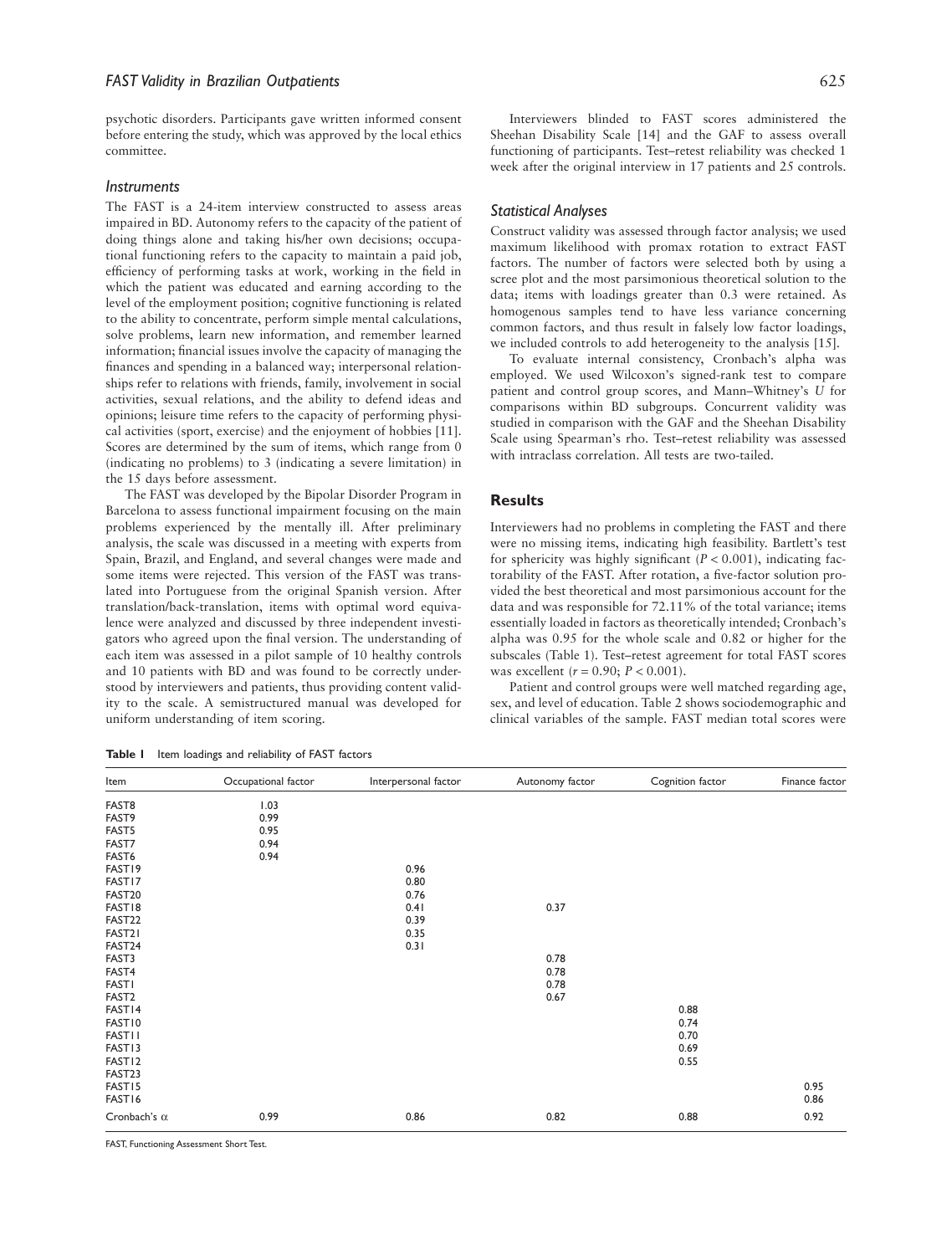|  | Table 2 Demographic and clinical characteristics of the study sample and discriminant validity of the FAST |  |  |  |  |
|--|------------------------------------------------------------------------------------------------------------|--|--|--|--|
|--|------------------------------------------------------------------------------------------------------------|--|--|--|--|

|                                                          | Bipolar sample $(n = 100)$ |                     |                           |  |
|----------------------------------------------------------|----------------------------|---------------------|---------------------------|--|
| Characteristic                                           | Symptomatic $(n = 53)$     | Euthymic $(n = 47)$ | Control group $(n = 100)$ |  |
| $Age^{\dagger}$                                          | $45.98 \pm 9.54$           | $42.41 \pm 12.94$   | $43.60 \pm 12.00$         |  |
| Years of education <sup>†</sup>                          | $9.40 \pm 4.50$            | $9.84 \pm 4.25$     | $9.42 \pm 4.29$           |  |
| Female sex                                               | 75%                        | 74%                 | 74%                       |  |
| Global Assessment of Functioning <sup>‡</sup>            | 55 $(50-61)$               | 81 $(60.5-90)$ **   | $95(91-100)*$             |  |
| Sheehan Disability Scale-work domain <sup>#</sup>        | $8(5-10)$                  | 0 $(0-5)$ **        | 0 $(0-0)*$                |  |
| Sheehan Disability Scale-social domain <sup>‡</sup>      | $8(5-10)$                  | $2(0-5.5)$ **       | 0 $(0-0)*$                |  |
| Sheehan Disability Scale-family life domain <sup>‡</sup> | $7(4-8)$                   | 0 $(0-5)$ **        | 0 $(0-0)*$                |  |
| Total FAST score <sup>‡</sup>                            | $37(24-44)$                | $16(3.5-26)$ **     | $3(0-7)*$                 |  |

\**P* < 0.001 for difference between symptomatic and euthymic bipolar patients (Mann–Whitney's *U*).

\*\**P* < 0.001 for difference between bipolar and control groups (Wilcoxon signed-rank test).

 $\dagger$ Results are shown as means ( $\pm$ standard deviations). †Results are shown as means (±standard deviations).<br>‡Results are shown as median (interquartile range).

FAST, Functioning Assessment Short Test.

26.5 (interquartile range 14–41) for the patient group and 3 (interquartile range  $0.25-7$ ) for the control group  $(Z = 8.28,$ *P* < 0.001). FAST scores were also higher for the patient group when only euthymic patients were selected  $(Z = 5.32, P < 0.001)$ . Differences were found for every FAST factor (*P* < 0.001 for all). Total FAST scores were strongly correlated with the GAF  $(rho = -0.70, P < 0.001)$  and somewhat less so with the Sheehan Disability Scale regarding work (rho = 0.62; *P* < 0.001), social  $(rho = 0.55; P < 0.001)$ , and family life domains  $(rho = 0.54,$  $P < 0.001$ .

## **Discussion**

The FAST, a brief interview designed to evaluate the impact of mental illness on functioning, has proven to be a reliable and a valid measure in a sample of patients with BD in a Brazilian specialized treatment facility. The FAST was able to successfully discriminate patients and controls and, moreover, discriminated controls and currently euthymic patients. Furthermore, with the exception of a leisure factor, the FAST is able to capture different dimensions of disability associated with BD, as theoretically designed, demonstrating both content and construct validity.

Although affective morbidity associated with BD, especially depressive symptoms do impair functioning and autonomy [1], a failure to achieve full functional recovery has been described even after symptom remission [16]. This version of the FAST successfully demonstrates this important illness impact. In this sense, this report not only replicates findings previously reported from the Spanish version of the instrument [11], such as construct and discriminant validity—and the more evidence that the instrument is reliably measuring what it is specifically supposed to be measuring the more confidence one has in it—but also reinforces the presence of BD-associated disability even in the absence of syndromic-level morbidity. This should be taken to reinforce the use of the FAST as an international instrument.

Being a complex construct, there is more than one way of measuring disability associated with mental illness. Most of the general instruments that assess functioning have important limitations for the use in psychiatry, as mentioned before. One interesting alternative, which has been validated in a sample of patients with BD, is the Multidimensional Scale of Independent Functioning (MSIF) [8]. The MSIF takes a different perspective from the FAST, as it attempts to gauge functional roles, support to these roles, and quality of the performance; as it does not assess the FAST domains, the two instruments may be actually evaluating two different and complementary aspects of functioning. Also, as far as we are aware of, the MSIF is not validated in languages other than English.

One important limitation regarding both the MSIF and the FAST validations, including the present one, is the inclusion of only those patients seen in tertiary care centers, and hence most severely affected by BD, as these do not represent people with the whole spectrum of affective illness. As mentioned before, however, adding heterogeneity to the sample generally increases factor loadings [15]. The lack of a consensual gold standard for measuring disability in severe mental illness is a further difficulty. Consequently, criterion validity was measured as compared with the Sheehan Disability Scale and the GAF, which are general scales, but nonetheless of widespread use. Additionally, as an instrument designed to detect effectiveness of treatments in functional recovery, the performance of the FAST still needs to be evaluated in an interventional setting to confirm feasibility and psychometric properties [17].

The burden of BD is large and growing, resulting in both direct [18] and indirect costs. Rehabilitation research in BD has been hindered by the lack of specific and valid functioning measures [10]; in treatment studies, the instrument used to quantify functional outcomes may critically influence effectiveness estimates [16]. With valid and reliable measures, interventions targeted at improving functioning could minimize both the chronic morbidity and burden associated with BD.

Dr. Magalhães is supported by a doctoral scholarship from Coordenação de Aperfeiçoamento de Pessoal de Nível Superior (CAPES), Brazil.

Source of financial support: This study was supported by the Research Incentive Fund of the Hospital de Clínicas de Porto Alegre. Authors had no financial ties to the sponsor.

#### **References**

- 1 Huxley N, Baldessarini RJ. Disability and its treatment in bipolar disorder patients. Bipolar Disord 2007;9:183–96.
- 2 Vieta E, Rosa AR. Evolving trends in the long-term treatment of bipolar disorder. World J Biol Psychiatry 2007;8:4– 11.
- 3 Murray CJL, Lopez AD. The Global Burden of Disease: A Comprehensive Assessment of Mortality and Disability from Diseases, Injuries and Risk Factors in 1990 and Projected to 2020. Global Burden of Disease and Injury Series, vol. 1. Cambridge, MA: Harvard School of Public Health on behalf of the World Health Organization and the World Bank, 1996.
- 4 ten Have M, Vollebergh W, Bijl R, Nolen WA. Bipolar disorder in the general population in The Netherlands (prevalence, consequences and care utilisation): results from The Netherlands Mental Health Survey and Incidence Study (NEMESIS). J Affect Disord 2002;68:203–13.